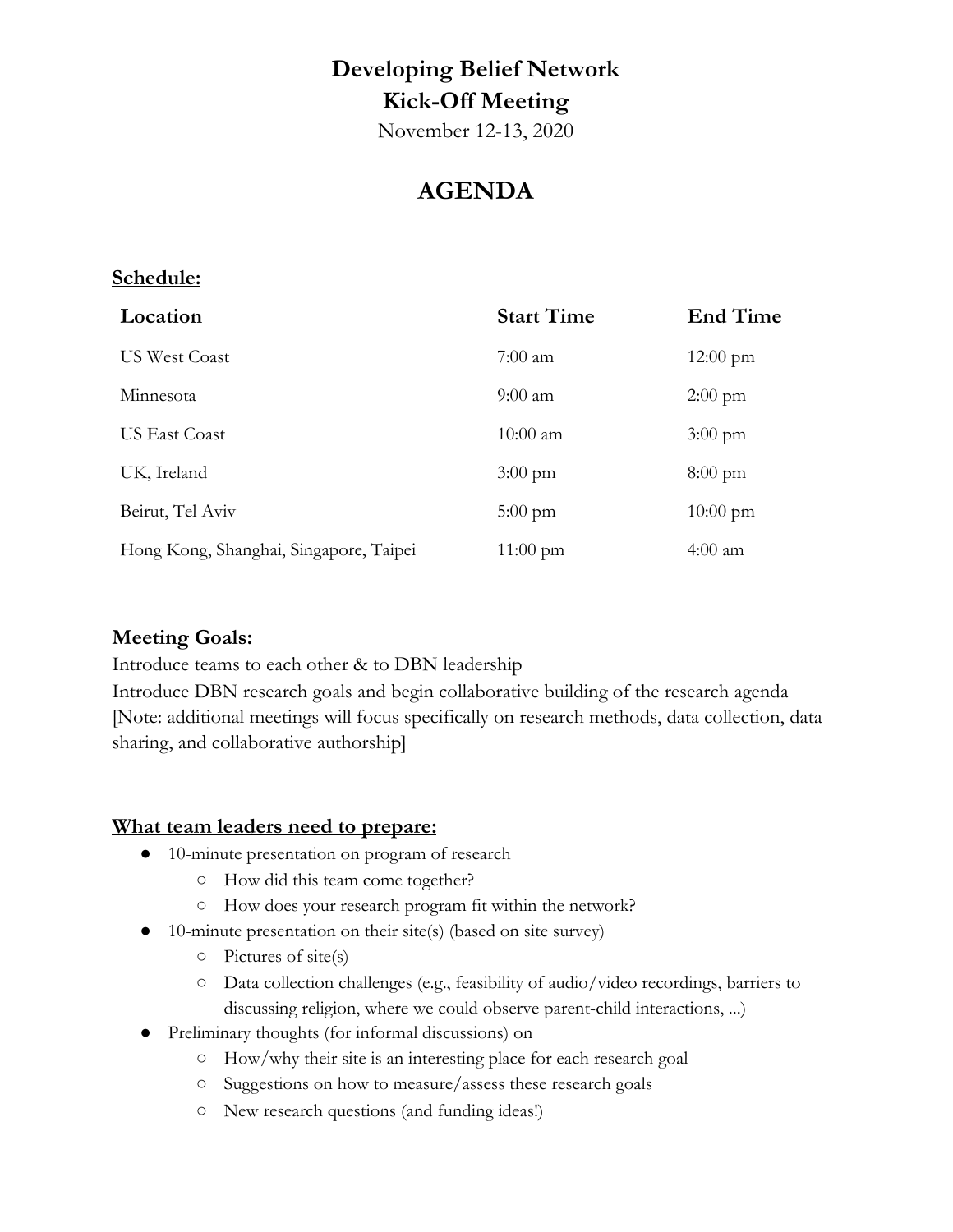### **Zoom Information:**

| <b>Thursday</b>                                          | Friday                                                   |
|----------------------------------------------------------|----------------------------------------------------------|
| Topic: DBN Kickoff Meeting                               | Topic: DBN Kickoff Meeting (Day 2)                       |
| Time: Nov 12, 2020 07:00 AM Pacific Time                 | Time: Nov 13, 2020 07:00 AM Pacific Time                 |
| (US and Canada)                                          | (US and Canada)                                          |
| $\frac{\text{https://ucr.zoom.us/j/7272045485?}$ pwd=WlN | $\frac{\text{https://ucr.zoom.us/j/7272045485?}$ pwd=WlN |
| FUU1yV2poaDFhQ29EYXp3bm9tdz09                            | FUU1yV2poaDFhQ29EYXp3bm9tdz09                            |
| Meeting ID: 727 204 5485                                 | Meeting ID: 727 204 5485                                 |
| Passcode: DBN                                            | Passcode: DBN                                            |
| Dial by your location                                    | Dial by your location                                    |
| +1 669 900 6833 US (San Jose)                            | +1 669 900 6833 US (San Jose)                            |
| +1 346 248 7799 US (Houston)                             | +1 346 248 7799 US (Houston)                             |
| +1 253 215 8782 US (Tacoma)                              | +1 253 215 8782 US (Tacoma)                              |
| +1 312 626 6799 US (Chicago)                             | +1 312 626 6799 US (Chicago)                             |
| +1 646 876 9923 US (New York)                            | +1 646 876 9923 US (New York)                            |
| +1 301 715 8592 US (Germantown)                          | +1 301 715 8592 US (Germantown)                          |
| Find your local number:                                  | Find your local number:                                  |
| https://ucr.zoom.us/u/aedTof78XB                         | https://ucr.zoom.us/u/aedTof78XB                         |
| Join by SIP                                              | Join by SIP                                              |
| 7272045485@zoomcrc.com                                   | 7272045485@zoomcrc.com                                   |
| Join by H.323                                            | Join by H.323                                            |
| 162.255.37.11 (US West)                                  | 162.255.37.11 (US West)                                  |
| 162.255.36.11 (US East)                                  | 162.255.36.11 (US East)                                  |
| 115.114.131.7 (India Mumbai)                             | 115.114.131.7 (India Mumbai)                             |
| 115.114.115.7 (India Hyderabad)                          | 115.114.115.7 (India Hyderabad)                          |
| 213.19.144.110 (Amsterdam Netherlands)                   | 213.19.144.110 (Amsterdam Netherlands)                   |
| 213.244.140.110 (Germany)                                | 213.244.140.110 (Germany)                                |
| 103.122.166.55 (Australia)                               | 103.122.166.55 (Australia)                               |
| 149.137.40.110 (Singapore)                               | 149.137.40.110 (Singapore)                               |
| 64.211.144.160 (Brazil)                                  | 64.211.144.160 (Brazil)                                  |
| 69.174.57.160 (Canada)                                   | 69.174.57.160 (Canada)                                   |
| 207.226.132.110 (Japan)                                  | 207.226.132.110 (Japan)                                  |
| Meeting ID: 727 204 5485                                 | Meeting ID: 727 204 5485                                 |
| Passcode: 418111                                         | Passcode: 418111                                         |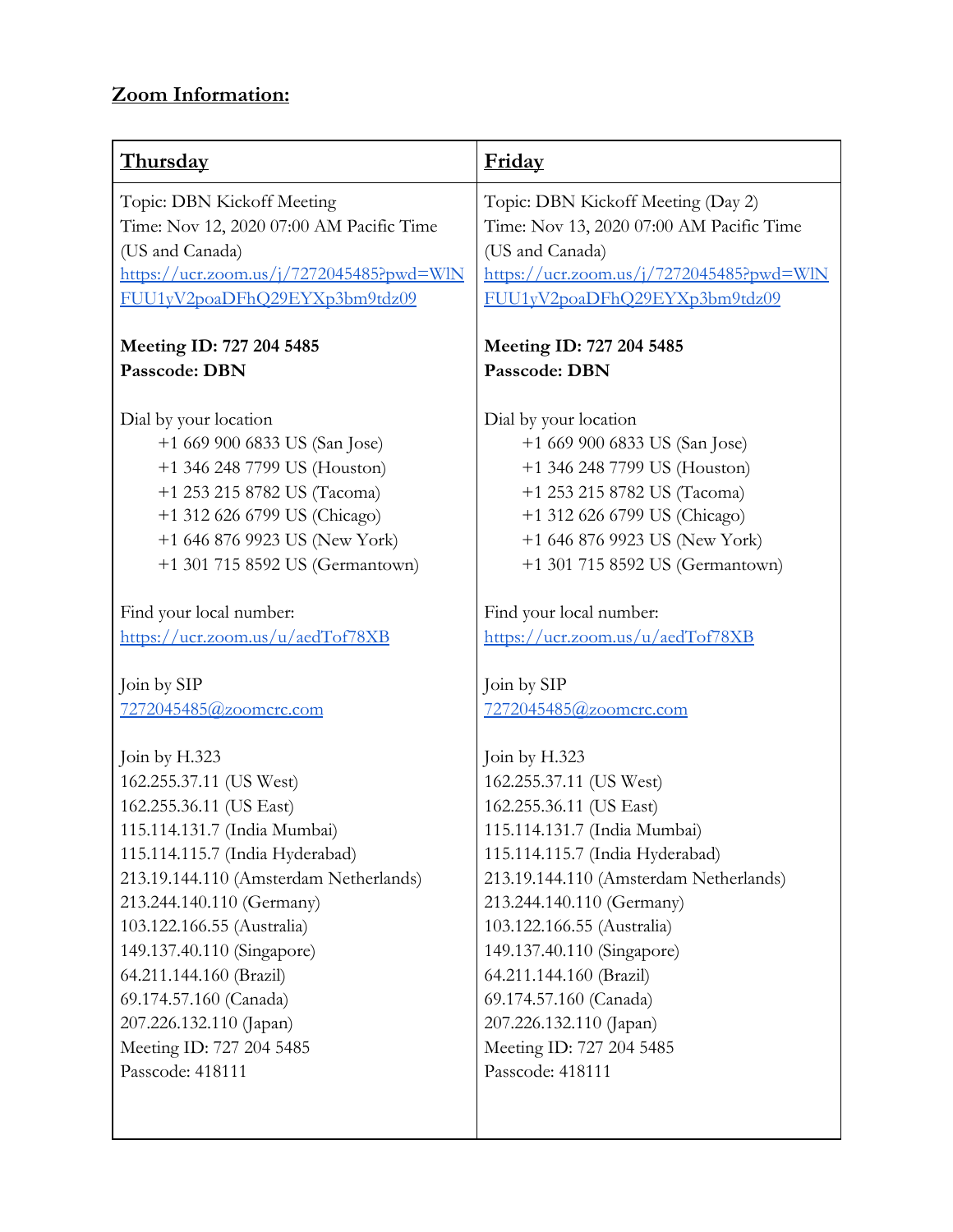|  |  | Day 1 (Thursday, November 12, 2020) |  |  |
|--|--|-------------------------------------|--|--|
|--|--|-------------------------------------|--|--|

| Location                                     | <b>Start Time</b>  | <b>End Time</b>   | Topic:                                                |
|----------------------------------------------|--------------------|-------------------|-------------------------------------------------------|
| <b>US West Coast</b>                         | $7:00 \text{ am}$  | $8:00$ am         | <b>Introduction to Network</b> (1 hour)<br>How formed |
| Minnesota                                    | $9:00$ am          | $10:00$ am        | Advisory Board<br>RFP selection process               |
| <b>US East Coast</b>                         | $10:00$ am         | $11:00$ am        | Leadership team                                       |
| UK, Ireland                                  | $3:00 \text{ pm}$  | $4:00 \text{ pm}$ |                                                       |
| Beirut, Tel Aviv                             | $5:00 \text{ pm}$  | $6:00 \text{ pm}$ |                                                       |
| Hong Kong,<br>Shanghai,<br>Singapore, Taipei | $11:00 \text{ pm}$ | $12:00$ am        |                                                       |

| Location                                     | <b>Start Time</b> | <b>End Time</b>    | Topic                     |
|----------------------------------------------|-------------------|--------------------|---------------------------|
| <b>US West Coast</b>                         | $8:00$ am         | $8:15$ am          | <b>Break</b> (15 minutes) |
| Minnesota                                    | $10:00$ am        | $10:15$ am         |                           |
| <b>US East Coast</b>                         | $11:00$ am        | $11:15$ am         |                           |
| UK, Ireland                                  | $4:00 \text{ pm}$ | $4:15 \text{ pm}$  |                           |
| Beirut, Tel Aviv                             | $6:00 \text{ pm}$ | $6:15$ pm          |                           |
| Hong Kong,<br>Shanghai,<br>Singapore, Taipei | $12:00$ am        | $12:15 \text{ am}$ |                           |

| Location                                     | <b>Start Time</b>  | <b>End Time</b>    | Topic                                         |
|----------------------------------------------|--------------------|--------------------|-----------------------------------------------|
| <b>US West Coast</b>                         | $8:15$ am          | $10:15$ am         | <b>Introduction to Research Teams</b>         |
| Minnesota                                    | $10:15$ am         | $12:15 \text{ pm}$ | (2 hours - each team presents for 10 minutes) |
| <b>US East Coast</b>                         | $11:15 \text{ am}$ | $1:15$ pm          |                                               |
| UK, Ireland                                  | $4:15$ pm          | $6:15$ pm          |                                               |
| Beirut, Tel Aviv                             | $6:15$ pm          | $8:15 \text{ pm}$  |                                               |
| Hong Kong,<br>Shanghai,<br>Singapore, Taipei | 12:15 am           | $2:15$ am          |                                               |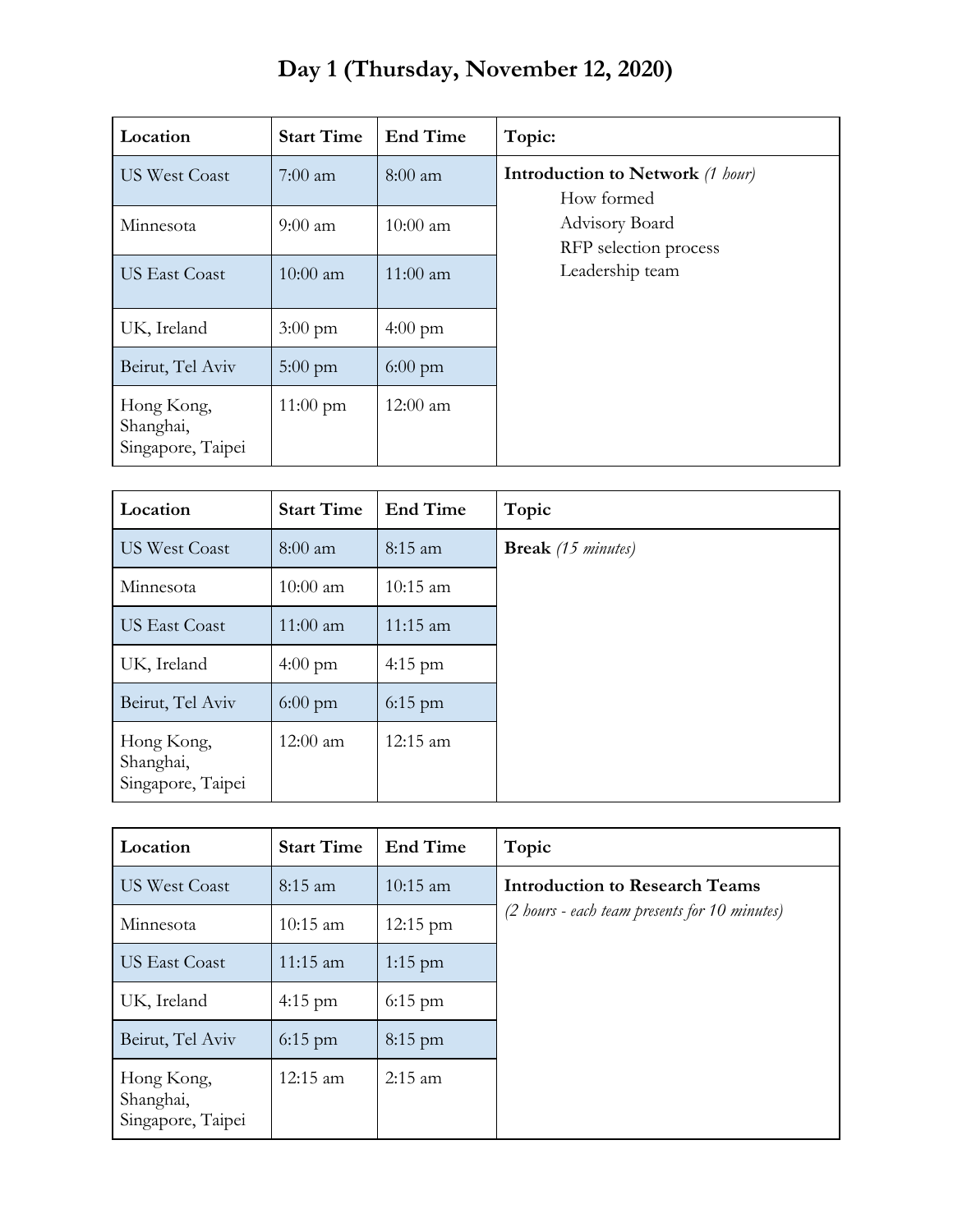# **Day 1 (Cont.'d)**

| Location                                     | <b>Start Time</b>  | <b>End Time</b>    | Topic                     |
|----------------------------------------------|--------------------|--------------------|---------------------------|
| <b>US West Coast</b>                         | $10:15$ am         | $10:30$ am         | <b>Break</b> (15 minutes) |
| Minnesota                                    | $12:15 \text{ pm}$ | $12:30 \text{ pm}$ |                           |
| <b>US East Coast</b>                         | $1:15$ pm          | $1:30 \text{ pm}$  |                           |
| UK, Ireland                                  | $6:15$ pm          | $6:30 \text{ pm}$  |                           |
| Beirut, Tel Aviv                             | $8:15$ pm          | $8:30 \text{ pm}$  |                           |
| Hong Kong,<br>Shanghai,<br>Singapore, Taipei | $2:15$ am          | $2:30$ am          |                           |

| Location                                     | <b>Start Time</b>  | <b>End Time</b>   | Topic                                           |
|----------------------------------------------|--------------------|-------------------|-------------------------------------------------|
| <b>US West Coast</b>                         | $10:30$ am         | $11:30$ am        | <b>Breakout Session: Folk Theories (1 hour)</b> |
| Minnesota                                    | $12:30 \text{ pm}$ | $1:30 \text{ pm}$ | 5 min. Introduction<br>40 min. Discussion       |
| <b>US East Coast</b>                         | $1:30$ pm          | $2:30$ pm         | 15 min. Report back                             |
| UK, Ireland                                  | $6:30 \text{ pm}$  | $7:30 \text{ pm}$ |                                                 |
| Beirut, Tel Aviv                             | $8:30 \text{ pm}$  | $9:30 \text{ pm}$ |                                                 |
| Hong Kong,<br>Shanghai,<br>Singapore, Taipei | $2:30 \text{ am}$  | $3:30$ am         |                                                 |

| Location                                     | <b>Start Time</b> | <b>End Time</b>    | Topic                    |
|----------------------------------------------|-------------------|--------------------|--------------------------|
| <b>US West Coast</b>                         | $11:30$ am        | $12:00 \text{ pm}$ | Closing Remarks (30 min) |
| Minnesota                                    | $1:30 \text{ pm}$ | $2:00 \text{ pm}$  |                          |
| <b>US East Coast</b>                         | $2:30$ pm         | $3:00 \text{ pm}$  |                          |
| UK, Ireland                                  | $7:30 \text{ pm}$ | $8:00 \text{ pm}$  |                          |
| Beirut, Tel Aviv                             | $9:30 \text{ pm}$ | $10:00 \text{ pm}$ |                          |
| Hong Kong,<br>Shanghai,<br>Singapore, Taipei | $3:30$ am         | $4:00$ am          |                          |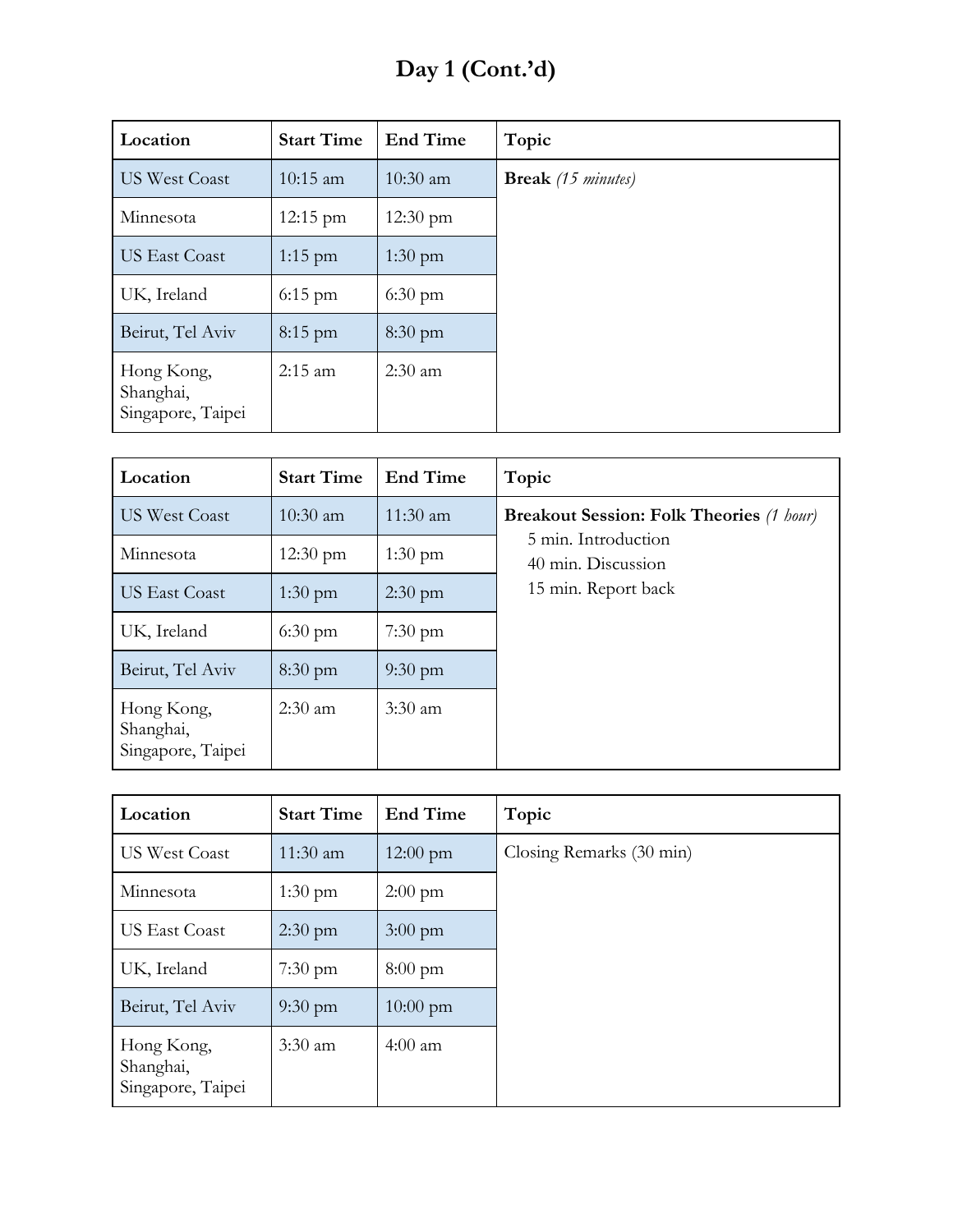| Location                                     | <b>Start Time</b>  | <b>End Time</b>    | Topic                            |
|----------------------------------------------|--------------------|--------------------|----------------------------------|
| <b>US West Coast</b>                         | $7:00$ am          | $7:15$ am          | <b>Welcome back</b> (15 minutes) |
| Minnesota                                    | $9:00$ am          | $9:15 \text{ am}$  |                                  |
| <b>US East Coast</b>                         | $10:00$ am         | $10:15$ am         |                                  |
| UK, Ireland                                  | $3:00 \text{ pm}$  | $3:15$ pm          |                                  |
| Beirut, Tel Aviv                             | $5:00$ pm          | $5:15$ pm          |                                  |
| Hong Kong,<br>Shanghai,<br>Singapore, Taipei | $11:00 \text{ pm}$ | $11:15 \text{ pm}$ |                                  |

**Day 2 (Friday, November 13, 2020)**

| Location                                     | <b>Start Time</b>  | <b>End Time</b>    | Topic                                         |
|----------------------------------------------|--------------------|--------------------|-----------------------------------------------|
| <b>US West Coast</b>                         | $7:15 \text{ am}$  | $9:15$ am          | <b>Introduction to Research Sites</b>         |
| Minnesota                                    | $9:15 \text{ am}$  | $11:15$ am         | (2 hours - each team presents for 10 minutes) |
| <b>US East Coast</b>                         | $10:15$ am         | $12:15 \text{ pm}$ |                                               |
| UK, Ireland                                  | $3:15$ pm          | $5:15$ pm          |                                               |
| Beirut, Tel Aviv                             | $5:15$ pm          | $7:15 \text{ pm}$  |                                               |
| Hong Kong,<br>Shanghai,<br>Singapore, Taipei | $11:15 \text{ pm}$ | $1:15$ am          |                                               |

| Location                                     | <b>Start Time</b>  | <b>End Time</b>   | Topic                     |
|----------------------------------------------|--------------------|-------------------|---------------------------|
| <b>US West Coast</b>                         | $9:15$ am          | $9:30$ am         | <b>Break</b> (15 minutes) |
| Minnesota                                    | $11:15$ am         | $11:30$ am        |                           |
| <b>US East Coast</b>                         | $12:15 \text{ pm}$ | $12:30$ pm        |                           |
| UK, Ireland                                  | $5:15$ pm          | $5:30 \text{ pm}$ |                           |
| Beirut, Tel Aviv                             | $7:15$ pm          | $7:30$ pm         |                           |
| Hong Kong,<br>Shanghai,<br>Singapore, Taipei | $1:15$ am          | $1:30$ am         |                           |